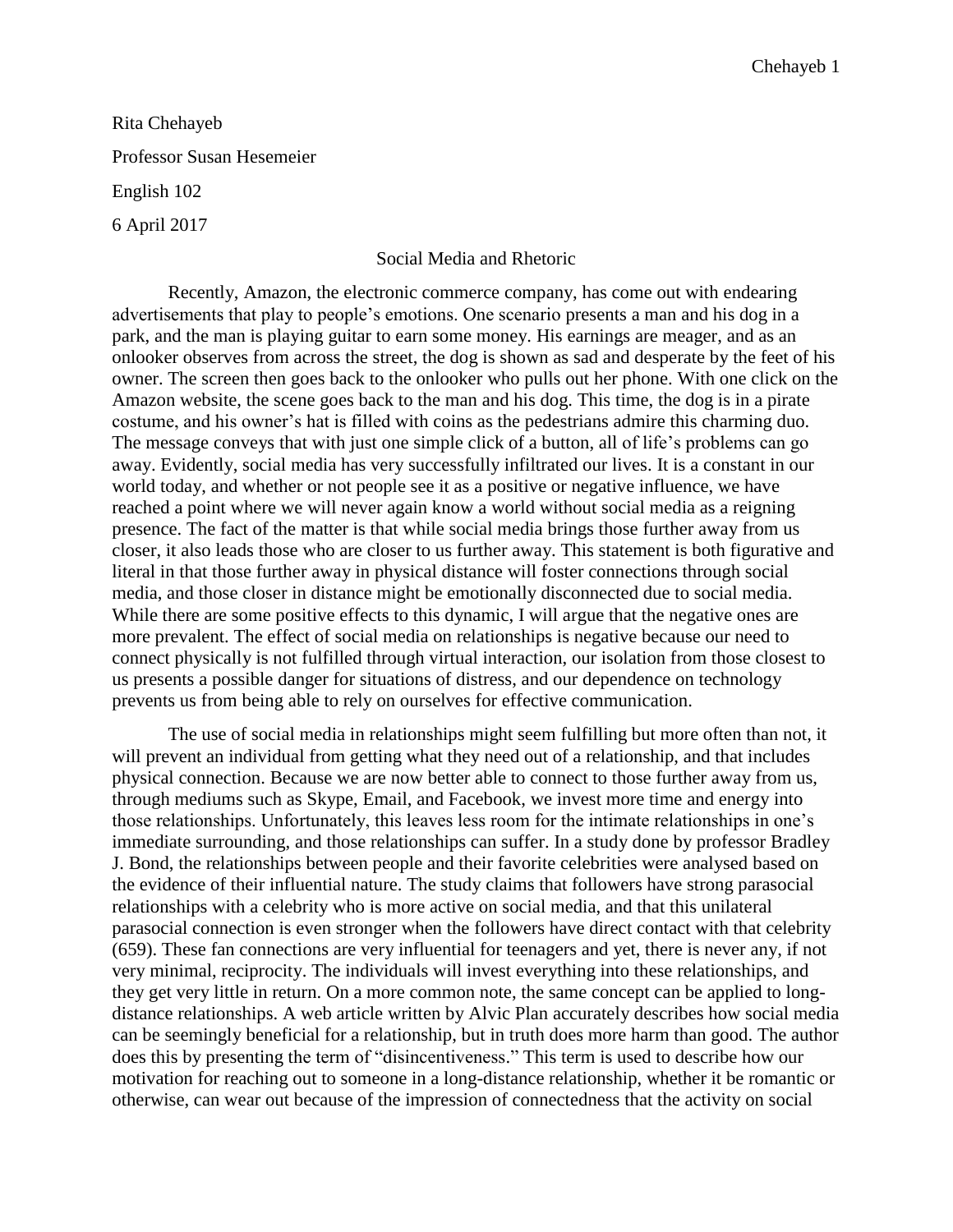media makes. As an example, Plan used the analogy of receiving numerous wishes and notes on your birthday from Facebook friends. In truth, a phone call or personal text would be more meaningful, but the act of writing the short message on someone's wall gives us the impression that we have effectively connected with one another. What's more, the use of social media offers both direct and indirect communication forms. Direct forms include personal messages in an email, tags on Twitter, or posting on one another's walls on Facebook. Indirect communication forms require no reaching out; just by looking at someone's feed or timeline, you can get a glimpse of their day-to-day life. While constantly staying connected is beneficial in a longdistance relationship, that same connectedness can provide a "disincentive to actively reach out to each other which can take a toll on our relationships". So, when taking into account two people separated geographically and trying to maintain a relationship, those small gestures can be quite crucial. However, with social media being constantly available to give us a glimpse of each other's lives, we no longer feel the urge to make the effort for those gestures. Coincidently, social media has generic shortcuts put in place that can easily replace those gestures, and before too long, they become the new method of communication. Ironically, those gestures were a means of replacing the connection where physical proximity lacked, and now that alternative is gone. Many long-distance relationships work. However, those that fail are lost to miscommunication and an inability to connect physically, which is a basic need for us social beings.

Moreover, another faltering aspect of social media's dominating effect in relationships can be witnessed through mental and psychological health issues. Nowadays, mental health is more widely discussed and becoming less stigmatized. While this is having a positive effect on people's ability to disclose their personal struggles, there is still much resistance and shame that comes with being open about those issues. With social media being a new medium in which people choose to disclose information, the comfort in having anonymity can be dangerous. To clarify, more people are comfortable disclosing to social media than to other people around them. In situations of imminent danger, such as potential for self-harm or suicide, reaching out to social media will not likely have the same immediate effect as reaching out to those in one's proximity. In that sense, relying on social media might not get an individual the help they require in time. Even if we consider situations that are less time-sensitive, the aftermath remains the same. If people are more comfortable turning to social media for help, it will isolate them and prevent them from having the necessary external supports. A study done by Samuel H. Van Rensburg et al. looked at the patient-provider relationships in a youth psychiatric facility and the component of social media as a tool for additional support. The authors based their study on the previously established fact that youth tend to rely on the Internet for access to medical information because they are less comfortable with face-to-face interactions with a health care professional. While the study found that the use of social media allows for more on-going monitoring through posts and status updates, the risks involved include the presence of anxiety in the youth if there was no immediate response from the provider, and generally a less rich interaction (118). While some positive factors were highlighted, the main idea remains as such; although people feel more comfortable seeking support online, they may not be rewarded with the proper supports. If individuals were better able to find connections with others, they would establish a more secure network of supports that assures they can be monitored should they face mental health challenges.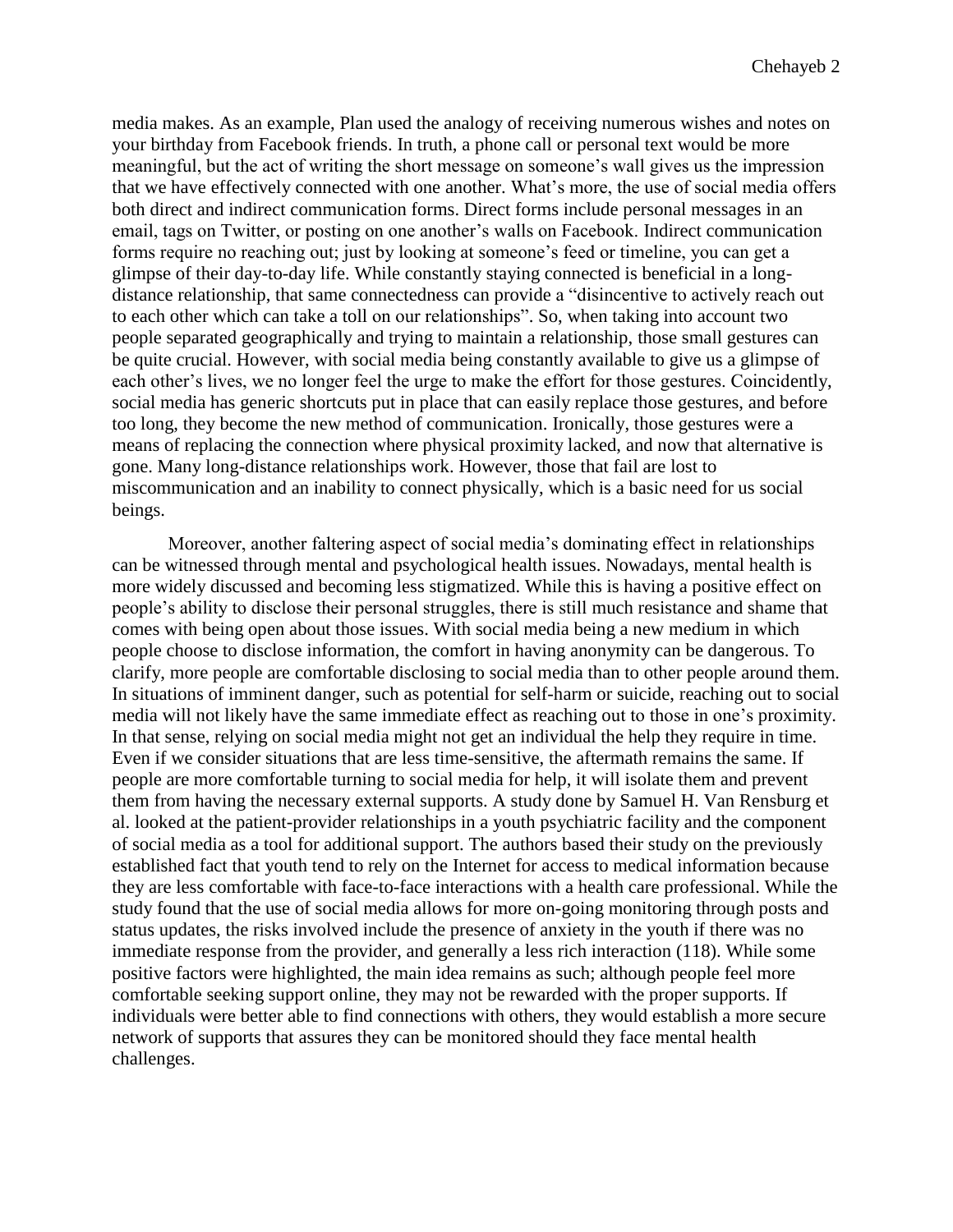The last point worth mentioning is applicable in all relationships, whether close or far in physical distance, or whether romantic or familial. As much as technology does for our advancements in communication, the omnipresence of its impact directly reflects itself in how relationships function. In other words, the way we depend on social media in order to communicate our thoughts and feelings becomes more than a habit, and soon enough we find we are unable to rely on just ourselves to properly convey our emotions and opinions to others. Picture this scenario: a teenage girl is messaging a boy from her school, and does not quite feel the same way about him than he does about her. He sends her a message, asking her about her plans for the weekend. She is not sure how to reply, but she knows that she has time to think about what to say because her privacy settings are set so that the boy cannot see that she has read the message. She can quickly go on the search engine and type 'excuse to not make plans during the weekend.' When she finds a satisfying answer, she will go back to the message (which now shows that she has read it) and give a smart, polite answer. Now, picture this scenario face to face. Without the help of technology at her fingertips, this has now become an awkward encounter where the girl struggles to reply and the boy is possibly hurt. These things are supposed to happen, but we learn from them, and we learn to be honest about our feelings. Thanks to technology, we always have the option to lie. With the younger generations being able to completely rely on technology in order to avoid awkward interactions, they will no longer feel confident in their abilities to present themselves to others in person and know that they can accurately convey their ideas. There have been studies done, such as the one by Jennifer Gerson et al., that prove that there is a positive correlation between personality traits and their impact on the association between subjective well-being and social comparison on Facebook, which provides valuable insight into the altering effects of social media (820). This study shows that factors such as personality traits and type of social media used can affect an individual's response to life satisfaction. This in turn can influence relationships, and more specifically, the links between the presence of social media in someone's life and the quality of their relationships. Another study done by Joy Goodman-Dean et al. claims that there is in fact a significant correlation between the type of technology used and the effect of social media, but there is no real link in terms of the nature of the relationship (224). This again reinforces the idea that the richness of the relationship is very dependent on social media and technology, which implies that the nature of a relationship would differ quite drastically without them. This is a truth that is widely accepted by many researchers, but the influence social media has is adversative in nature. We rely on technology to convey what we are too afraid to say, and while it often works, every system has a flaw. At times when technology does fail us, we may not have the ability to fend for ourselves.

To conclude, it is no secret that social media has become a constant in our lives. What is more, the learning that has come along with its arrival has made improvements in our society. Nevertheless, along with all its benefits, social media is accompanied with multiple hindrances. It is clear that humanity will never return to life without technology. So, if we focus on its negative effects and try to eradicate them, we would never be successful because we would, in essence, be trying to eliminate technology all together. Instead, it is important to be asking the right questions concerning social media in order to understand how to use it more efficiently. For instance, examining negative factors such as the physical barrier that social media creates with relationships might help lead to questions that will work towards bettering the issue. Social media can also isolate people from their close circles when they feel more comfortable confiding in their technology, and this is dangerous when considering the immediate support needed in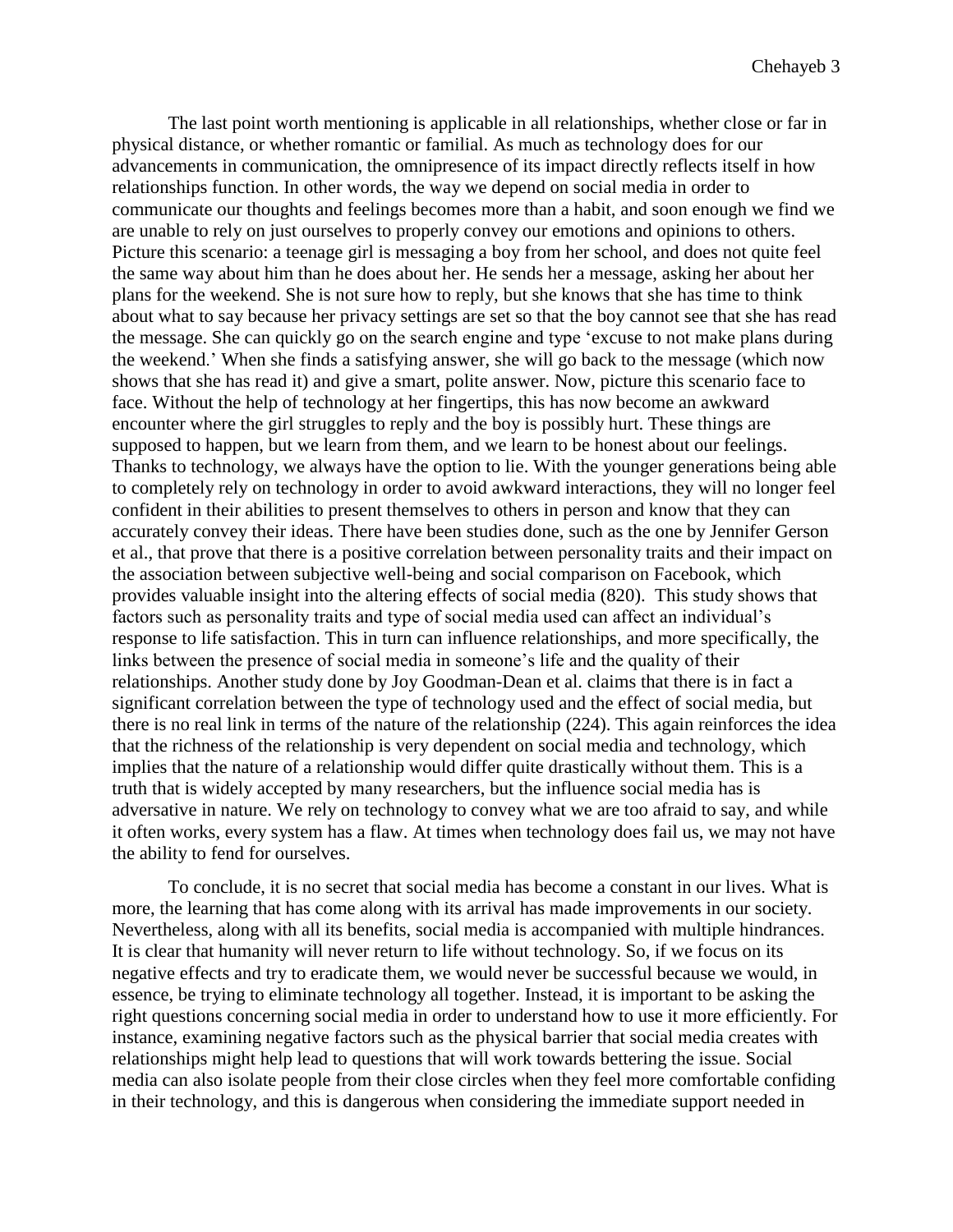certain life-threatening, mental health-related situations. Most importantly, the extent to which we rely on technology and social media to navigate our relationships is risky considering the fact that we lose our own abilities to communicate effectively without the help of technology as a mediator. These factors prove why social media's effects on relationships are more negative than not, when considering the following statement: Social media brings those who are further away from us closer, and those who are closer to us further away. While the first half of the sentence refers to physical rather than emotional distance, the last half is structured the opposite way. The purpose of this statement is to remind people that no matter how social media is used as a component of their relationships, it is crucial to first acknowledge its role and then to develop an awareness of how its effects influence those relationships.